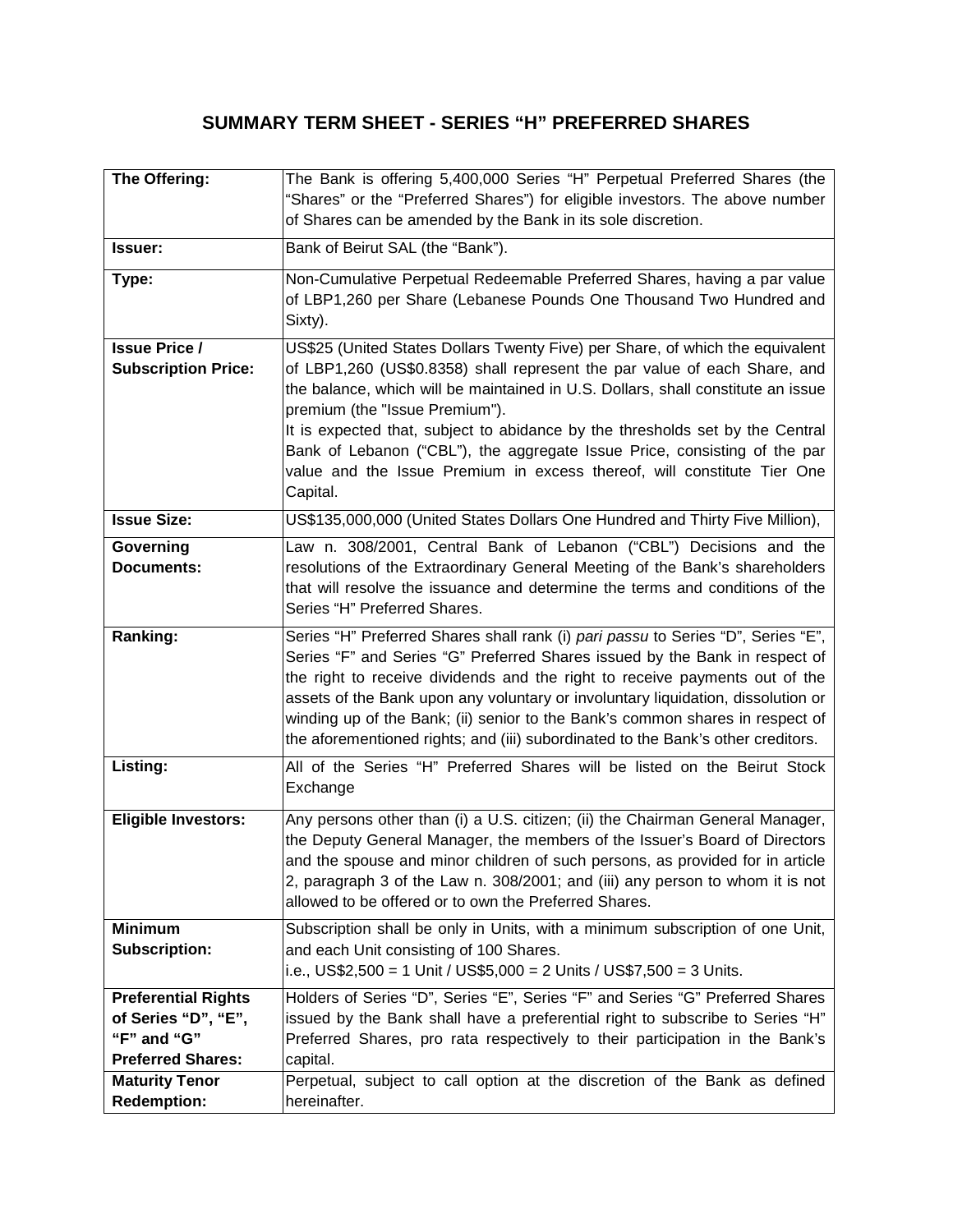|           | The Bank shall have the right, in its sole discretion, but subject to abidance by<br>the ratios and regulations of the CBL and the Banks Control Committee<br>("BCC"), to redeem on each Redemption Date (as defined hereinafter), all or<br>part of the Series "H" Preferred Shares (but not less than 25% of the total<br>number of such Shares, on pro rata basis between the Series "H" Preferred<br>Shareholders).                                                                                                                                                                                                                                                                                                                                                                                                                                                                                                                                                                                                            |
|-----------|------------------------------------------------------------------------------------------------------------------------------------------------------------------------------------------------------------------------------------------------------------------------------------------------------------------------------------------------------------------------------------------------------------------------------------------------------------------------------------------------------------------------------------------------------------------------------------------------------------------------------------------------------------------------------------------------------------------------------------------------------------------------------------------------------------------------------------------------------------------------------------------------------------------------------------------------------------------------------------------------------------------------------------|
|           | "Redemption Date" shall mean (i) for the first time, the last Business Day of<br>the financial year during which falls the 5th anniversary of the Extraordinary<br>General Meeting of the Bank's shareholders which will ascertain the validity<br>and payment of the capital increase by virtue of which the Shares are issued;<br>(ii) the corresponding Business Day every consecutive 2 years thereafter; and<br>(iii) any date determined by the Bank after the date of issuance of the<br>Preferred Shares, in case of occurrence of any event, the result of which is to<br>prevent the Bank from booking the value of the Preferred Shares as Tier One<br>capital or from keeping the Issue Premium in foreign currency. To exercise its<br>call option, the Bank shall, at least 60 Business Days prior to the Redemption<br>Date, inform all holders of Shares by way of publication in two local<br>newspapers of its firm and irrevocable intent to redeem all or part of the<br>Preferred Shares, as the case may be. |
|           | Should the Bank exercise this call option, holders of the Series "H" Preferred<br>Shares will be obliged to transfer to the Bank their Shares, and the Bank, in<br>exchange thereof, shall pay to the holders, on the Redemption Date, a<br>consideration equal only to the Issue Price of the redeemed Shares, i.e.,<br>US\$25 per Preferred Share (the "Redemption Price", which will be subject to<br>adjustment in case of stock split), irrespectively of any increase in the value of<br>such Preferred Share, but without prejudice to the right of the holders to<br>receive the distribution payments for the Redemption Year as more fully<br>described here below, and any Annual Dividend that the General Meeting of<br>the Bank's shareholders has resolved to distribute but that has not been<br>actually paid yet.                                                                                                                                                                                                |
|           | Following the redemption of the Preferred Shares, the redeemed Preferred<br>Shares will be cancelled and the Bank's Extraordinary General Meeting of<br>shareholders will take all necessary measures to keep the Bank's capital<br>unchanged, and to amend the Bank's by-laws accordingly.<br>For the avoidance of doubt, it is clearly understood that the Bank has no                                                                                                                                                                                                                                                                                                                                                                                                                                                                                                                                                                                                                                                           |
|           | obligation whatsoever to purchase or redeem the Preferred Shares.                                                                                                                                                                                                                                                                                                                                                                                                                                                                                                                                                                                                                                                                                                                                                                                                                                                                                                                                                                  |
| Dividend: | The Series "H" Preferred Shares shall earn an annual dividend (the "Annual<br>Dividend") equal to 7.00% per year of the Issue Price (subject to adjustment in<br>case of stock split), provided that (i) there are enough Declared Net Profits to<br>allow the payment of such Annual Dividend; (ii) the Bank is in compliance with<br>all ratios imposed by the CBL and the BCC; and (iii) the Bank's Ordinary<br>General Meeting of shareholders resolves the distribution of the Annual<br>Dividend. It is the intention of the Board of Directors to declare annual<br>distributions in respect of the Preferred Shares, subject to availability of<br>sufficient net income for the concerned financial year, and to recommend to<br>the Bank's Ordinary General Meeting of shareholders that it resolves such<br>distribution; it being noted that the General Meeting must resolve such                                                                                                                                     |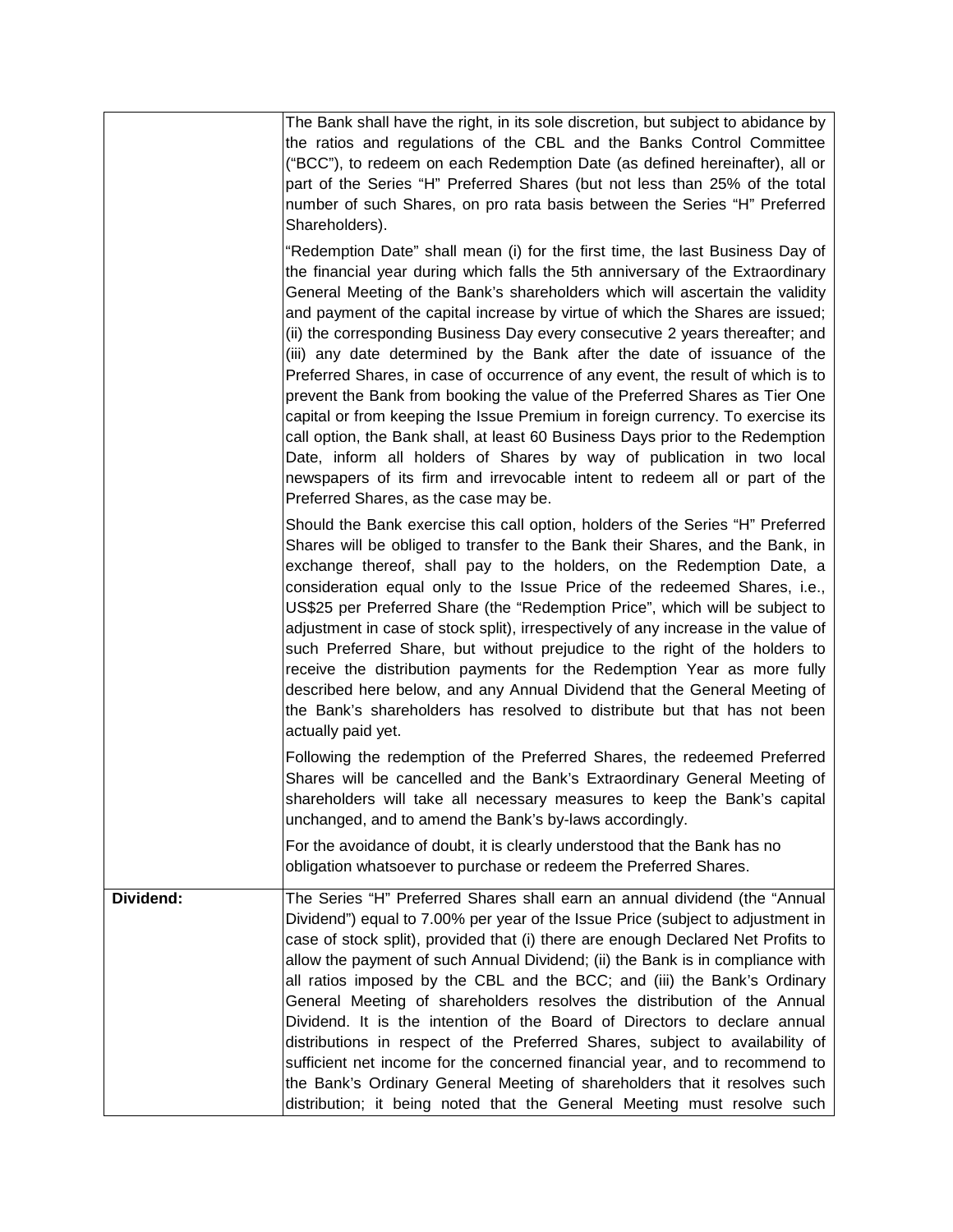|                                                     | distribution when sufficient Declared Net Profits are available, unless a legal<br>or regulatory reason prevents said distribution.                                                                                                                                                                                                                                                                                                                                                                                                                                                                                                                                                                                                                                                                                                                                                                                                                                                                                                                                                                                                                                                                                                                                                                                                                                                                                                                                                                                                                                                                                                                                                                                                                                                                                           |
|-----------------------------------------------------|-------------------------------------------------------------------------------------------------------------------------------------------------------------------------------------------------------------------------------------------------------------------------------------------------------------------------------------------------------------------------------------------------------------------------------------------------------------------------------------------------------------------------------------------------------------------------------------------------------------------------------------------------------------------------------------------------------------------------------------------------------------------------------------------------------------------------------------------------------------------------------------------------------------------------------------------------------------------------------------------------------------------------------------------------------------------------------------------------------------------------------------------------------------------------------------------------------------------------------------------------------------------------------------------------------------------------------------------------------------------------------------------------------------------------------------------------------------------------------------------------------------------------------------------------------------------------------------------------------------------------------------------------------------------------------------------------------------------------------------------------------------------------------------------------------------------------------|
|                                                     | For the purpose hereof, "Declared Net Profits" shall mean the Bank's audited<br>consolidated net profits, as approved by the Ordinary General Meeting of the<br>Bank's shareholders, after tax and after deduction of the legal and statutory<br>reserves and all reserves required by the CBL and the BCC applicable<br>regulations.<br>Without prejudice to the above mentioned conditions required for the payment<br>of the Annual Dividend, if the Declared Net Profits for any relevant year are<br>not sufficient to allow the payment of all amounts that are due with respect to<br>the outstanding preferred shares of various series issued by the Bank and<br>then outstanding, the Bank's General Meeting of shareholders may resolve<br>the distribution to the holders of such preferred shares, including the holders<br>of Series "H" Preferred Shares, the available Declared Net Profits, on a pro<br>rata basis between the holders of the preferred shares of all series then<br>outstanding.                                                                                                                                                                                                                                                                                                                                                                                                                                                                                                                                                                                                                                                                                                                                                                                                            |
| <b>Dividend Payment:</b>                            | Payment of the Annual Dividend, if and when resolved by the Bank's General<br>Meeting of shareholders, shall be made annually within a period of 15 days<br>following the date of the relevant Ordinary General Meeting of shareholders<br>during which (i) the Bank's annual audited accounts for the relevant financial<br>year are approved; and (ii) the Annual Dividend distribution is resolved. The<br>Annual Dividend of 7.00% being stated for a full fiscal year, it shall be<br>adjusted, on a pro rata basis of the relevant period, for the fraction of year<br>during which the issuance of the Preferred Shares occurs. In case of<br>redemption of the Series "H" Preferred Shares as described above, the<br>Annual Dividend due to the holders of such Preferred Shares for the year<br>during which redemption occurs (the "Redemption Year") shall be paid during<br>the year following the Redemption Year, within a period of 15 days following<br>the date of the Ordinary General Meeting of shareholders during which (i) the<br>Bank's annual audited accounts for the Redemption Year are approved; and<br>(ii) the corresponding Annual Dividend distribution is resolved. Any remaining<br>dividends after the payment of the Annual Dividend (and after payment of the<br>distributions due on the Series "D", Series "E", Series "F" and Series "G"<br>Preferred Shares issued by the Bank) shall be shared on a pro rata basis<br>exclusively among the holders of the common shares of the Bank. Annual<br>Dividend distributions are subject to withholding tax, currently at the rate of<br>5%. The tax on distribution will be borne by the holders of Series "H" Preferred<br>Shares and withheld from the Annual Dividend distributions, as per the<br>applicable laws and regulations. |
| <b>Dividend</b><br><b>Not</b><br><b>Cumulative:</b> | The right to payment of the Annual Dividend on the Series "H" Preferred<br>Shares shall not be cumulative. If for any reason the Annual Dividend is not<br>declared and/or if its distribution is not resolved, or if the amount of the Annual<br>Dividend declared and paid is less than 7.00% of the Issue Price, the holders<br>of Series "H" Preferred Shares will not be entitled to subsequently receive<br>such Annual Dividend or the balance thereof, in whole or in part as the case<br>may be, whether or not funds are or subsequently become available.                                                                                                                                                                                                                                                                                                                                                                                                                                                                                                                                                                                                                                                                                                                                                                                                                                                                                                                                                                                                                                                                                                                                                                                                                                                          |
| Liquidation                                         | In the event of a dissolution, winding-up or liquidation of the Bank, each holder                                                                                                                                                                                                                                                                                                                                                                                                                                                                                                                                                                                                                                                                                                                                                                                                                                                                                                                                                                                                                                                                                                                                                                                                                                                                                                                                                                                                                                                                                                                                                                                                                                                                                                                                             |